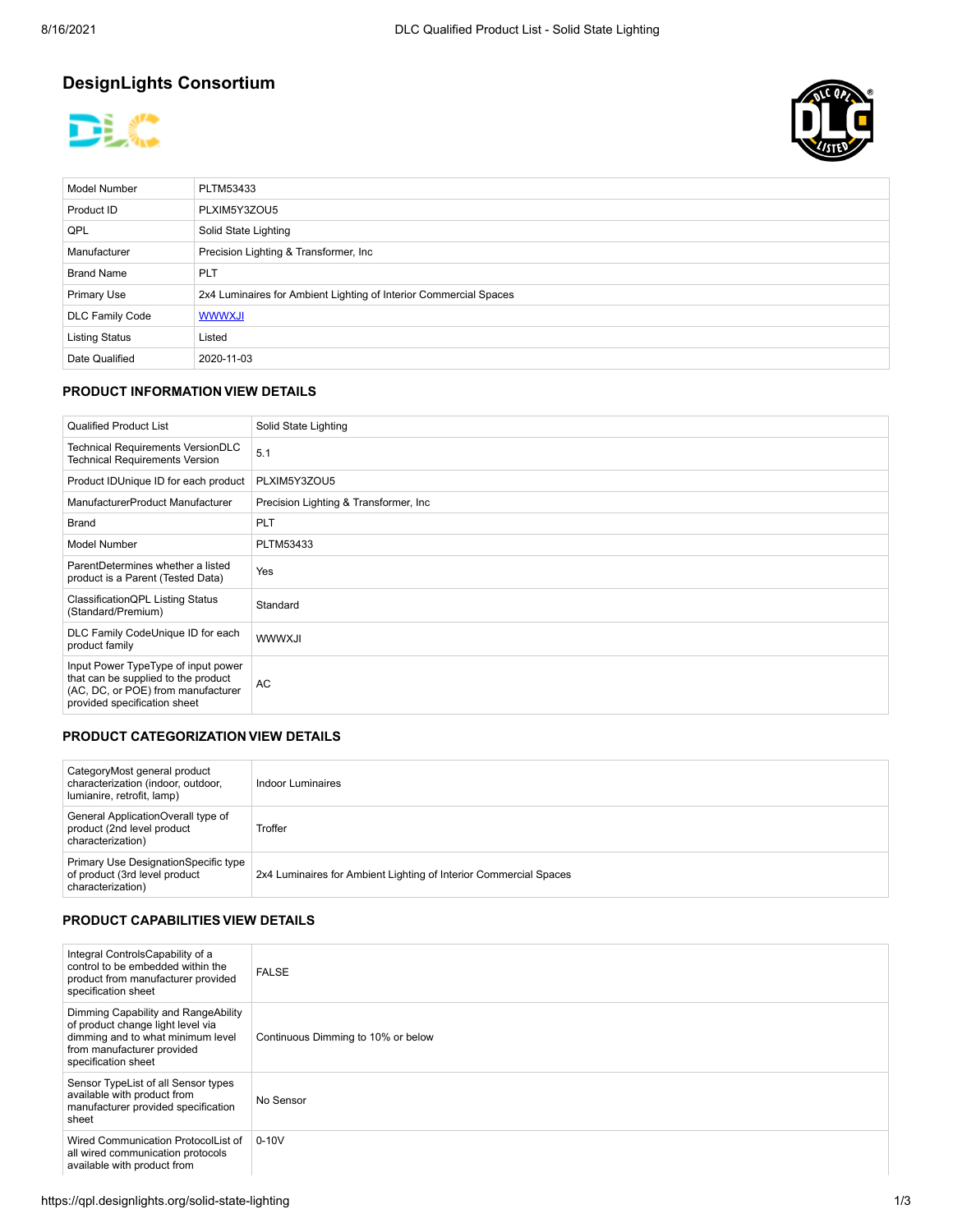| manufacturer provided specification<br>sheet                                                                                                                         |                      |
|----------------------------------------------------------------------------------------------------------------------------------------------------------------------|----------------------|
| <b>Wireless Communication ProtocolList</b><br>of all wireless communication<br>protocols available with product from<br>manufacturer provided specification<br>sheet | No Wireless Protocol |
| Field Adjustable Light Output                                                                                                                                        | <b>FALSE</b>         |
| White-TunableAbility of product to<br>adjust CCT output from manufacturer<br>provided specification sheet                                                            | No                   |
| Warm-DimmingCapability of product<br>to increase CCT output as light output<br>is dimmed from manufacturer<br>provided specification sheet                           | <b>No</b>            |
| Field Adjustable Light<br>DistributionCapability of product<br>whose light distribution can be<br>intentionally adjusted form the default<br>factory                 | No                   |

### **REPORTED PHOTOMETRIC PERFORMANCE VIEW DETAILS**

| Reported Light OutputManufacturer<br><b>Reported Light Output</b>                                                                    | 4400 lm  |
|--------------------------------------------------------------------------------------------------------------------------------------|----------|
| Reported Efficacy (AC)Manufacturer<br>Reported Efficacy (AC)                                                                         | 110 lm/W |
| Reported CCTManufacturer Reported<br>CCT                                                                                             | 3500 K   |
| Reported CRI (Ra)Manufacturer<br>Reported CRI (Ra)                                                                                   | 82       |
| Reported R9Manufacturer Reported<br>R <sub>9</sub>                                                                                   | 5        |
| Reported IES Rf                                                                                                                      | 80       |
| Reported IES Rg                                                                                                                      | 90       |
| Reported IES Rcs,h1                                                                                                                  | $-12$    |
| Reported Default Light<br>OutputManufacturer reported Light<br>output as shipped (Dimmable or field<br>adjustable light output only) | 4400 lm  |

#### **REPORTED ELECTRICAL PERFORMANCE VIEW DETAILS**

| Reported Input WattageManufacturer<br><b>Reported Wattage</b>                                            | 40 W        |
|----------------------------------------------------------------------------------------------------------|-------------|
| Reported Total Harmonic<br>DistortionManufacturer Reported Total   10 %<br><b>Harmonic Distortion</b>    |             |
| Reported Power FactorManufacturer<br>Reported Power Factor                                               | 0.9         |
| Reported Default Input Wattage                                                                           | 40          |
| Voltage RangeVoltage range that,<br>when applied to a product, meet the<br><b>Technical Requirements</b> | 120 - 277 V |

# **TESTED PHOTOMETRIC PERFORMANCE VIEW DETAILS**

| Tested Light OutputTested light output<br>from submitted test report                  | 4534.82 lm  |
|---------------------------------------------------------------------------------------|-------------|
| Tested Efficacy (AC) Tested efficacy<br>for AC products from submitted test<br>report | 110.48 lm/W |
| Tested CCTTested CCT from<br>submitted LM-79/Color Report                             | 3439 K      |
| Tested CRI (Ra)Tested CRI from<br>submitted LM-79/Color Report                        | 82.5        |
| Tested R9Tested R9 from submitted<br>LM-79/Color Report                               | 5           |
| Tested IES RfTested Rf from<br>submitted LM-79/Color Report                           | 84          |